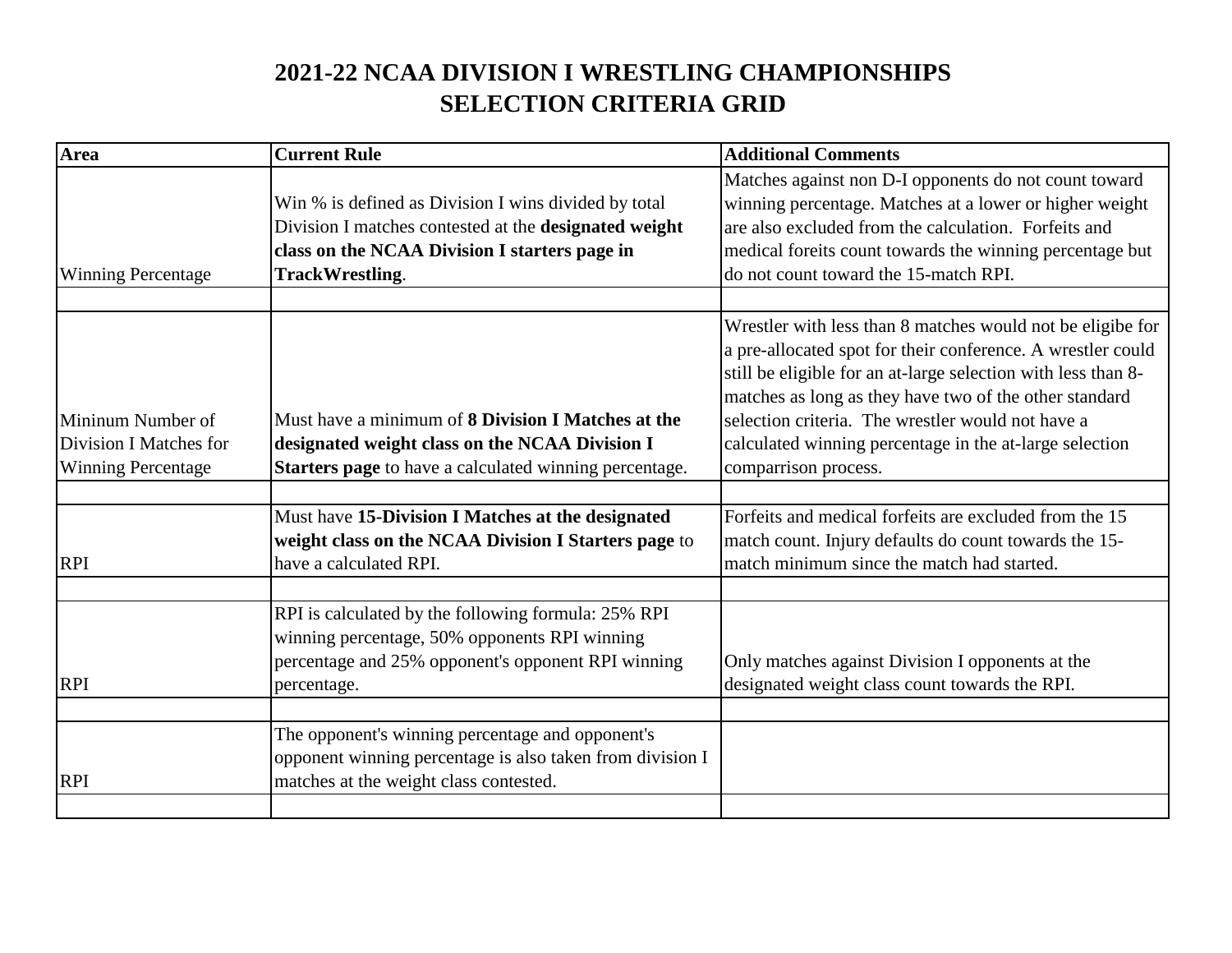|                                                  | To be considred in the coaches ranking, a wrestler must<br>have a total of 5-Division I Matches at the designated                                                                                                                   |                                                                                                                                                                                                                                                                                                                                                             |
|--------------------------------------------------|-------------------------------------------------------------------------------------------------------------------------------------------------------------------------------------------------------------------------------------|-------------------------------------------------------------------------------------------------------------------------------------------------------------------------------------------------------------------------------------------------------------------------------------------------------------------------------------------------------------|
|                                                  | weight and one match must have occurred within 30-days                                                                                                                                                                              | The 5-match Division I minimum must be at the                                                                                                                                                                                                                                                                                                               |
| <b>Coaches Ranking</b>                           | of the latest ranking period.                                                                                                                                                                                                       | designated weight class.                                                                                                                                                                                                                                                                                                                                    |
|                                                  |                                                                                                                                                                                                                                     |                                                                                                                                                                                                                                                                                                                                                             |
| <b>Coaches Ranking</b>                           | There are rankers at each weight class representing each of<br>the qualifying tournaments. A point value is assisgned to<br>each ranking spot. Wrestlers are ranked based off the total<br>points.                                  | The high and low vote is removed from the ranking for<br>each wrestler.                                                                                                                                                                                                                                                                                     |
|                                                  |                                                                                                                                                                                                                                     |                                                                                                                                                                                                                                                                                                                                                             |
| Earning an allocated spot<br>for the conference. | A wrestler must meet 2 of the 3 standards to earn an<br>allocated spot for the conference at the desiginated weight<br>class on the NCAA Division I Starters page.                                                                  |                                                                                                                                                                                                                                                                                                                                                             |
|                                                  |                                                                                                                                                                                                                                     |                                                                                                                                                                                                                                                                                                                                                             |
| Definitition of a Pre-                           | A pre-allocated spot is NOT an AQ. Pre-allocated spots are conference tournament, MAY still be eligible for an at-<br>spots the committee has elected to award based on<br>established criteria. AQ's are awarded to the conference | A wrestler who earned a pre-allocated spot, but does not<br>compete in the qualifying tournament, that spot will be put<br>back in the pool for the at-large selections.<br>Howver, a wrestler who does not compete in his respective<br>large selection. ONLY if he was unable to participate due<br>to COVID related issues, and he was not replaced by a |
| <b>Allocated Spot</b>                            | champion at each weight class.                                                                                                                                                                                                      | teammate in the conference tournament.                                                                                                                                                                                                                                                                                                                      |
|                                                  |                                                                                                                                                                                                                                     |                                                                                                                                                                                                                                                                                                                                                             |
| Earning an allocated spot<br>for the conference  | Pre-allocations spots will be based on all matches through                                                                                                                                                                          | Any dual or tournament matches after February 20 will not<br>be used for determination of pre-allocated spots, but will<br>be used in the calculations for the At-large selections and                                                                                                                                                                      |
|                                                  | Sunday, February 20.                                                                                                                                                                                                                | seeding.                                                                                                                                                                                                                                                                                                                                                    |